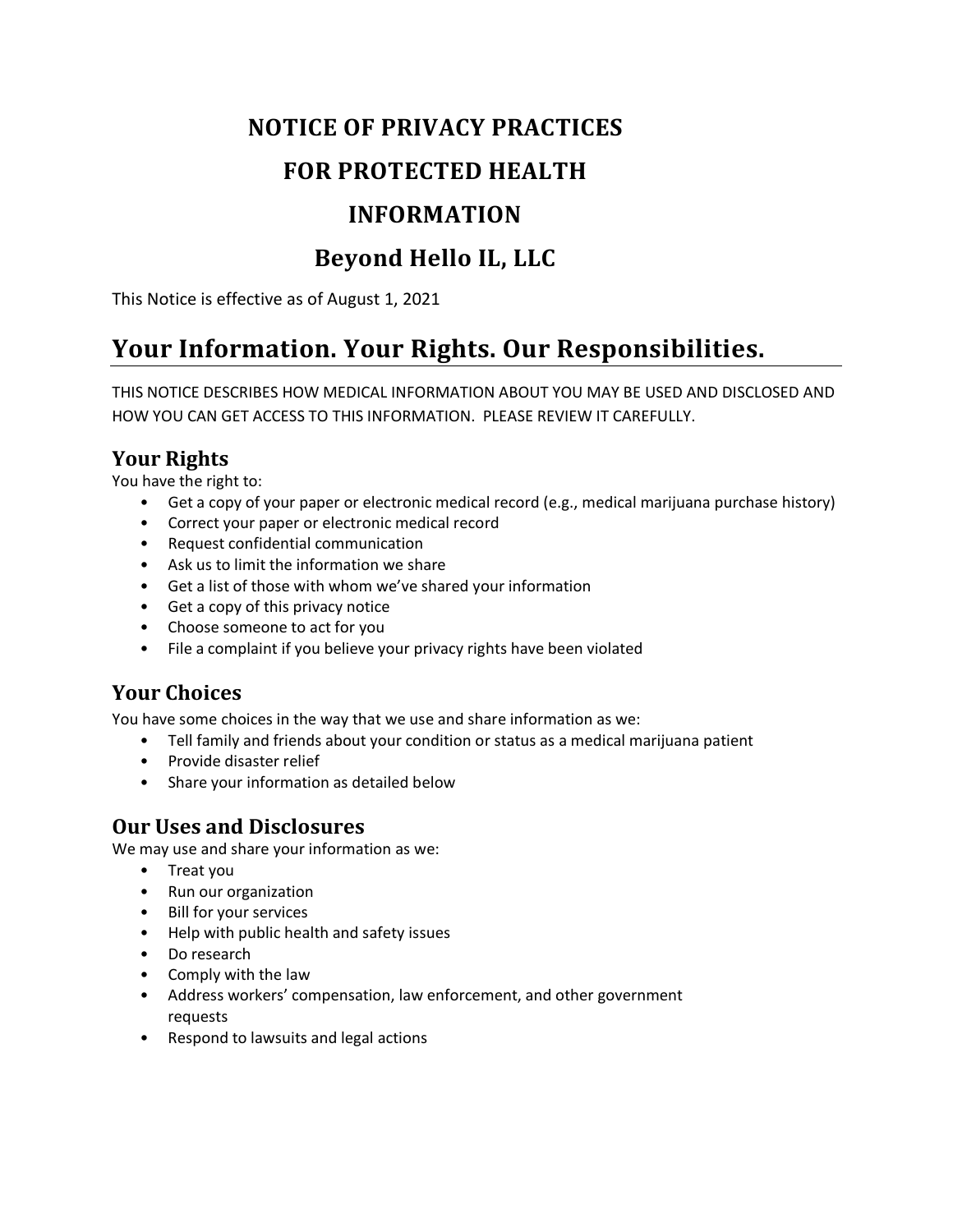# **Your Rights**

**When it comes to your health information, you have certain rights.** This section explains your rights and some of our responsibilities to help you.

**Get an electronic or paper copy of your medical record** 

- You can ask to see or get an electronic or paper copy of your medical record and other health information we have about you. Ask us how to do this.
- We will provide a copy or a summary of your health information, usually within 30 days of your request. We may charge a reasonable, cost-based fee.

### **Ask us to correct your medical record**

- You can ask us to correct health information about you that you think is incorrect or incomplete. Ask us how to do this.
- We may say "no" to your request, but we'll tell you why in writing within 60 days.

### **Request confidential communications**

- You can ask us to contact you in a specific way (for example, home or office phone) or to send mail to a different address.
- We will say "yes" to all reasonable requests.

### **Ask us to limit what we use or share**

• You can ask us not to use or share certain health information for treatment, payment, or our operations. We are not required to agree to your request, and we may say "no" if it would affect your care.

### **Get a list of those with whom we've shared information**

- You can ask for a list (accounting) of the times we've shared your health information for six years prior to the date you ask, who we shared it with, and why.
- We will include all the disclosures except for those about treatment, payment, and health care operations, and certain other disclosures (such as any you asked us to make). We'll provide one accounting a year for free but will charge a reasonable, cost-based fee if you ask for another one within 12 months. We will inform you of the amount of the fee in advance and you can decide not to receive the additional accounting.

#### **Get a copy of this privacy notice**

You can ask for a paper copy of this notice at any time, even if you have agreed to receive the notice electronically. We will provide you with a paper copy promptly. This Notice of Privacy Practices for Protected Health Information is also available a[t www.beyond-hello.com/notice-ppphi/.](http://www.beyond-hello.com/notice-ppphi/)

## **Choose someone to act for you**

- If you have given someone medical power of attorney or if someone is your legal guardian, that person can exercise your rights and make choices about your health information.
- We will make sure the person has this authority and can act for you before we take any action.

## **File a complaint if you feel your rights are violated**

- You can complain if you feel we have violated your rights by contacting us using the information on page 1.
- You can file a complaint with the U.S. Department of Health and Human Services Office for Civil Rights by sending a letter to 200 Independence Avenue, S.W., Washington, D.C. 20201, calling 1- 877-696-6775, or visiting [www.hhs.gov/ocr/privacy/hipaa/complaints/.](http://www.hhs.gov/ocr/privacy/hipaa/complaints/)
- We will not retaliate against you for filing a complaint.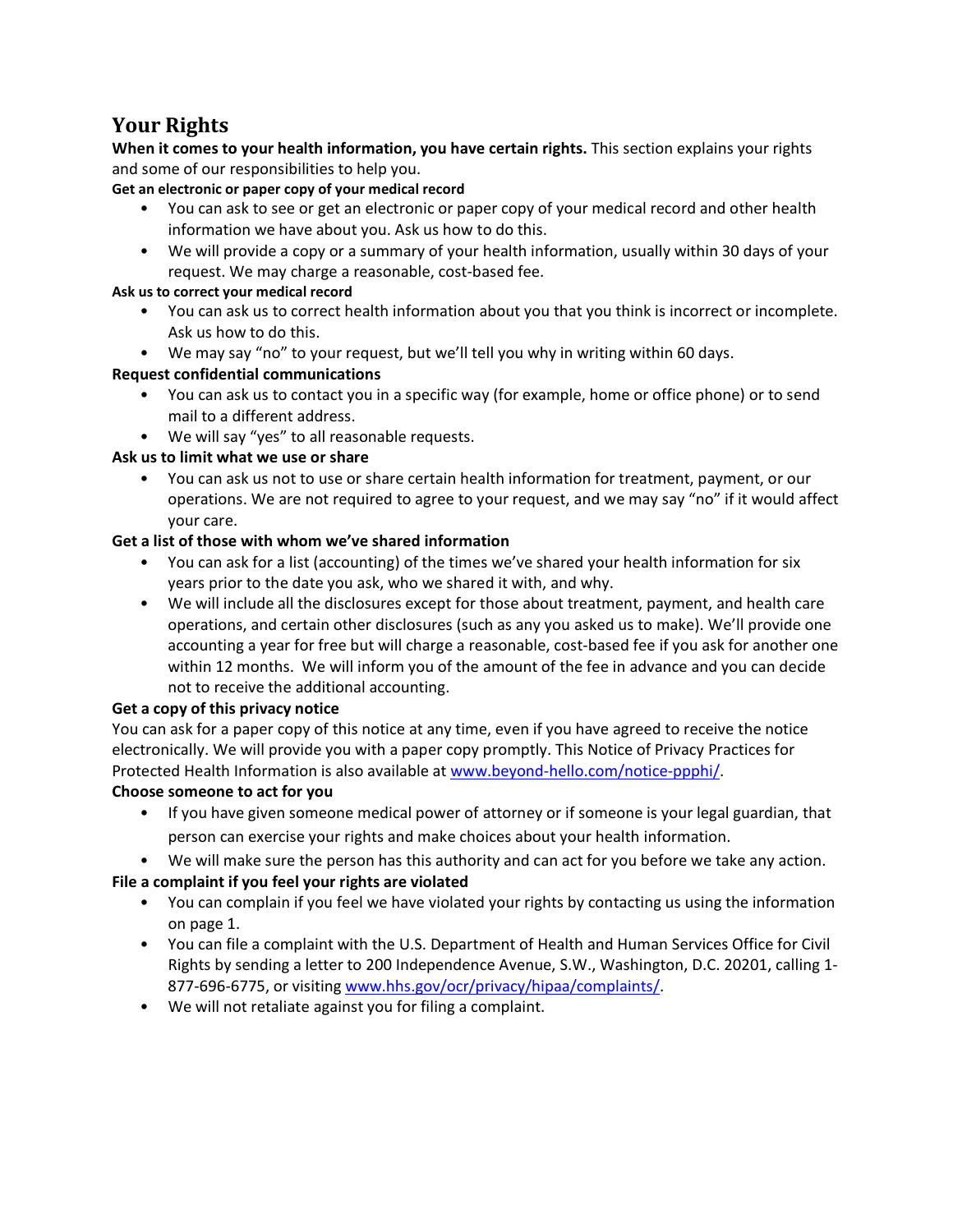# **Your Choices**

**For certain health information, you can tell us your choices about what we share.** If you have a clear preference for how we share your information in the situations described below, talk to us. Tell us what you want us to do, and we will follow your instructions.

In these cases, you have both the right and choice to tell us to:

- Share information with your family, close friends, or others involved in your care
- Share information in a disaster relief situation

*If you are not able to tell us your preference, for example if you are unconscious, we may go ahead and share your information if we believe it is in your best interest. We may also share your information when needed to lessen a serious and imminent threat to health or safety.*

In these cases we never share your information unless you give us written permission:

- Marketing purposes
- Sale of your information

# **Our Uses and Disclosures**

## **How do we typically use or share your health information?**

We typically use or share your health information in the following ways.

#### **Treat you**

We can use your health information and share it with other professionals who are treating you, as allowed by law.

*Example: A doctor treating you asks us for information related to your care.* 

#### **Run our organization**

We can use and share your health information to run our practice, improve your care, and contact you when necessary.

*Example: We use health information about you to manage your treatment and services.* 

#### **Get paid for your medical cannabis**

We can use your health information to get paid for your medical cannabis or to check that the correct amount was charged for your medical cannabis.

*Example: We may share payment information with your designated caregiver.*

## **How else can we use or share your health information?**

We are allowed or required to share your information in other ways – usually in ways that contribute to the public good, such as public health and research. We have to meet many conditions in the law before we can share your information for these purposes. For more information see: [www.hhs.gov/ocr/privacy/hipaa/understanding/consumers/index.html](http://www.hhs.gov/ocr/privacy/hipaa/understanding/consumers/index.html)**.**

#### **Help with public health and safety issues**

We can share health information about you for certain situations such as:

- Preventing disease
- Helping with product recalls
- Reporting adverse reactions to medications
- Reporting suspected abuse, neglect, or domestic violence
- Preventing or reducing a serious threat to anyone's health or safety

#### **Do research**

We can use or share your information for health research.

#### **Comply with the law**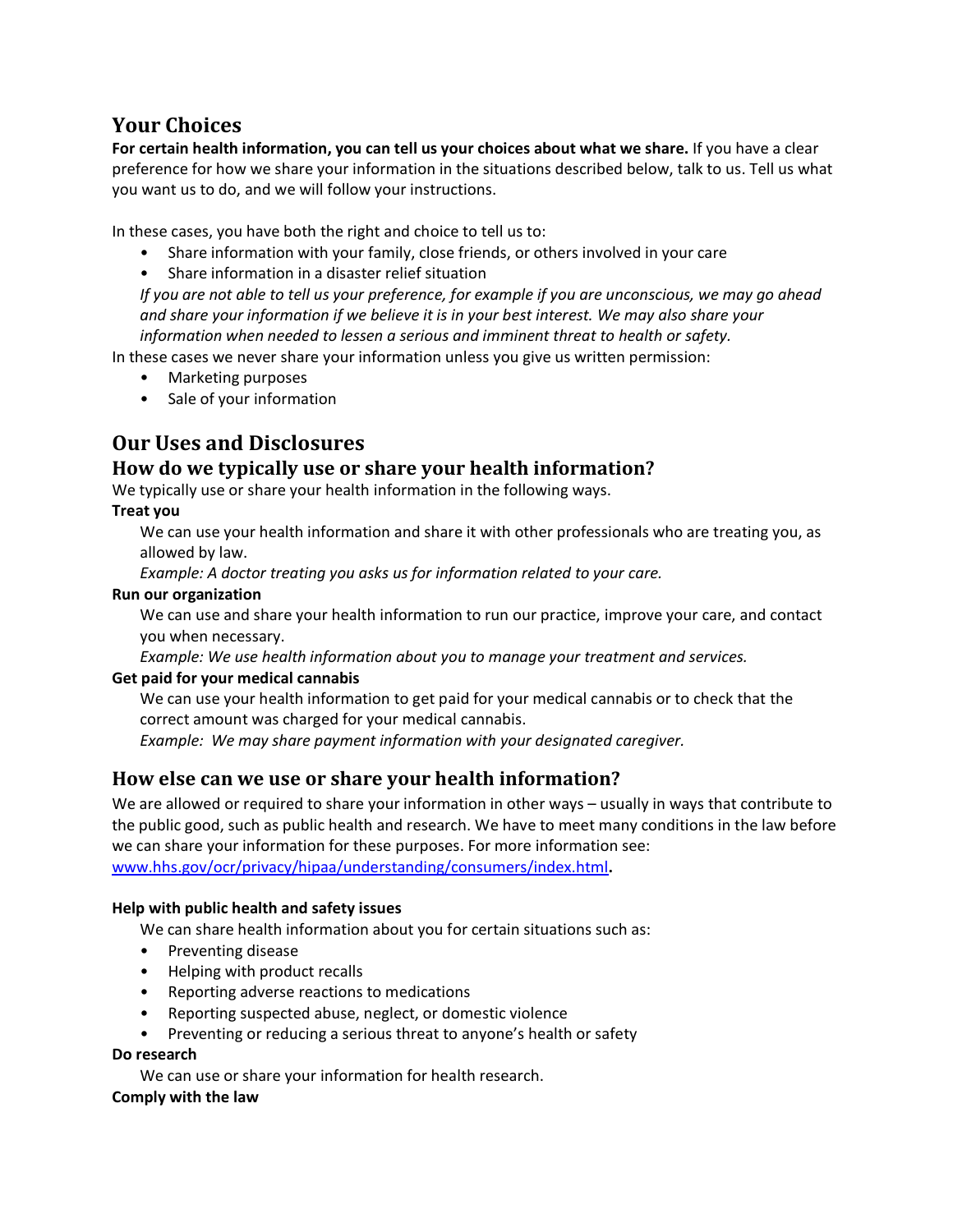We will share information about you if state or federal laws require it, including with the State Department of Public Health, State Department of Business Regulations, and U.S. Department of Health and Human Services if it wants to see that we're complying with federal privacy law.

#### **Respond to organ and tissue donation requests**

We can share health information about you with organ procurement organizations.

#### **Work with a medical examiner or funeral director**

We can share health information with a coroner, medical examiner, or funeral director when an individual dies.

#### **Address workers' compensation, law enforcement, and other government requests**

We can use or share health information about you:

- For workers' compensation claims
- For law enforcement purposes or with a law enforcement official
- With health oversight agencies for activities authorized by law
- For special government functions such as military, national security, and presidential protective services

#### **Respond to lawsuits and legal actions**

We can share health information about you in response to a court or administrative order, or in response to a subpoena if certain conditions are met to provide you with notice or to obtain an order protecting the information.

## **Our Responsibilities**

- We are required by law to maintain the privacy and security of your protected health information.
- We will let you know promptly if a breach occurs that may have compromised the privacy or security of your information. We also let the IDFPR know at FPR@medicalcannabis@illinois.gov and IDPH at [DPH.medicalcannabis@illinois.gov](mailto:DPH.medicalcannabis@illinois.gov) know of breach, to the extent required by law.
- We must follow the duties and privacy practices described in this notice and give you a copy of it.
- We will not use or share your information other than as described here unless you tell us we can in writing. If you tell us we can, you may change your mind at any time. Let us know in writing if you change your mind.
- We never market or sell personal information without your written permission.
- We will not share any substance abuse treatment records without your written permission, except in extremely limited situations such as research activities if certain conditions are met, medical emergencies, audit evaluation activities, and court order.

For more information see: [www.hhs.gov/ocr/privacy/hipaa/understanding/consumers/noticepp.html](http://www.hhs.gov/ocr/privacy/hipaa/understanding/consumers/noticepp.html)**.**

## **Changes to the Terms of this Notice**

We can change the terms of this notice, and the changes will apply to all information we have about you. The new notice will be available upon request, in our office, and on our web site.

## **For Further Information**

To exercise your rights, for questions, or further assistance regarding this Notice, you may contact the Privacy Officer by email at *privacy@jushico.com*, by telephone (561.281.2628), or by writing to:

> Jushi Inc. 301 Yamato Road, Suite 3250 Boca Raton, Florida 33431